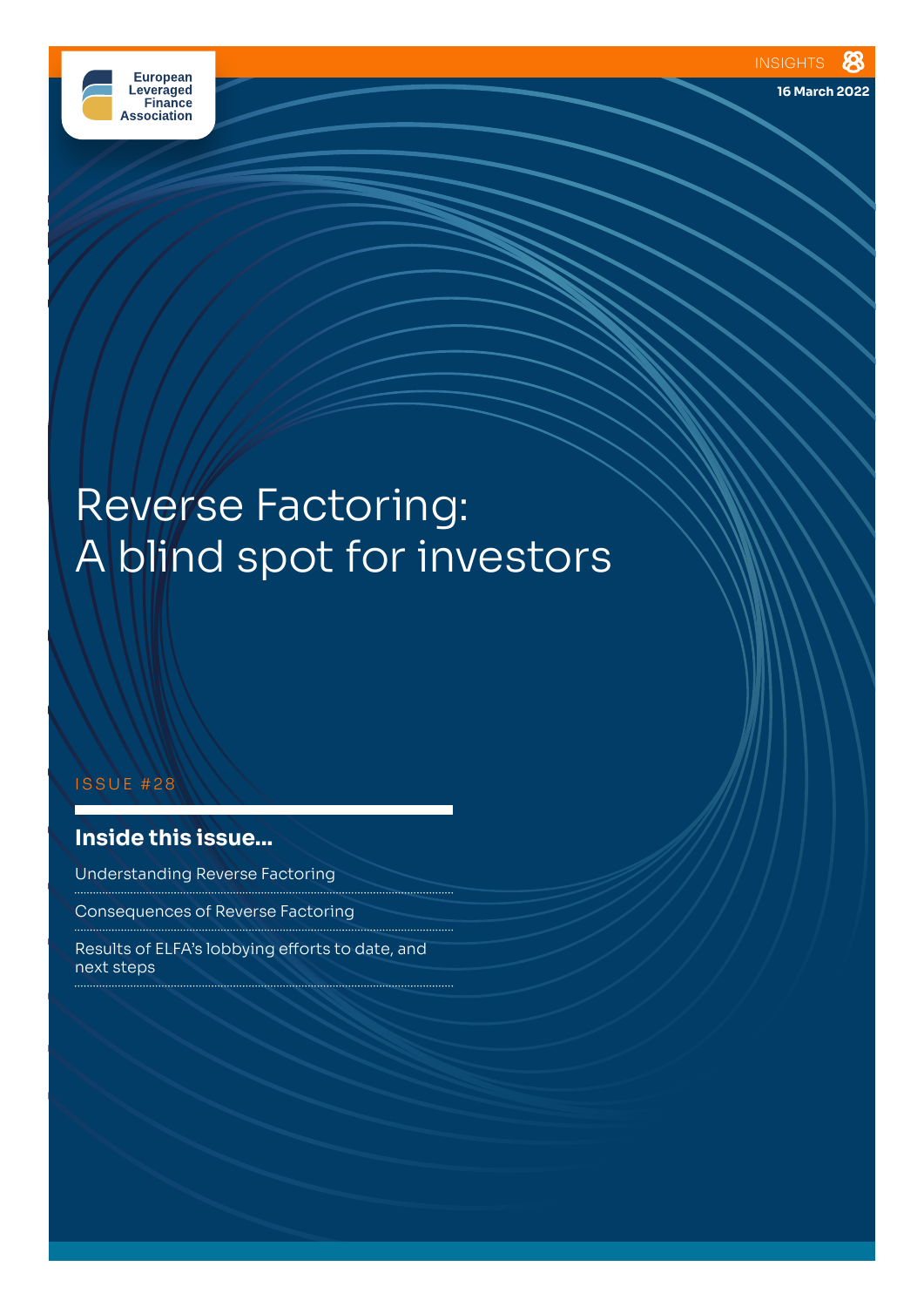# **Reverse Factoring: A blind spot for investors**

#### **Executive Summary**

- Reverse factoring facilities, whilst useful tool for corporate borrowers, can present significant risks to investors.
- Current disclosure requirements may serve to obfuscate the risks of these arrangements to some companies – the liabilities are not disclosed as debt in the financial statements (but rather under trade payables or other payables), whilst the resulting increase in the cash on balance sheet is reflected.
- Our Disclosure & Transparency Committee has worked to raising awareness of this issue with the International Accounting Standards Board (IASB), lobbying for more transparency.
- The Committee plans to continue its engagement with the IASB, including with respect to conventional factoring and by responding to the IASB's consultation on reverse factoring.

### **Introduction**

Reverse factoring can be useful to businesses as they allow a seller of goods and services to post receivables for an earlier cash payment, whilst permitting businesses to extend the timing of these payables to their suppliers.

The true nature – and potential risk – of such arrangements may be obfuscated under current accounting rules. This is because whilst the arrangement will reflect an increase in the company's cash on balance sheet, the liabilities to the financial institution providing the facility is generally accounted for as trade payables or other payables, instead of either long-term or short-term debt.

The lack of disclosure on such facilities may create a blind spot for investors, as it can result in under-reported financial debt, raising the risk of investors mispricing of credit risk and overvaluing of stocks. Further, they are short-term in nature and can be pulled at short notice, creating the potential for working capital shocks and exacerbating default risk.

ELFA's Disclosure &Transparency Committee has engaged with the IASB through a series of virtual meetings and through their public consultations, involving experts in supply chain finance. We plan to continue our engagement on this and other issues with the aim of supporting more transparency in the leveraged finance market.

## **Understanding Reverse Factoring**

In order to understand reverse factoring, it can help to begin with an overview of conventional factoring. Conventional factoring entails a business's sale of (non-recourse) or borrowing against (invoice discounting) the amounts owed to it by customers. Either form of conventional factoring achieves an earlier cash conversion of trade receivables, thus improving working capital by reducing receivables and consequently the net financial position by increasing cash on balance sheet).

One subtle difference is the accounting treatment in that non-recourse factoring of receivables is treated as a true sale. Therefore, the improved cash position resulting from the transaction is not matched by a financial liability as with invoice discounting, but by a corresponding reduction of receivables.

Reverse factoring and supply chain financing arrangements can take different forms, but in their basic structure, instead of a seller of goods and services posting its receivables for an earlier cash payment, such arrangements allow a business to extend the timing of payables, i.e., the amounts it owes to its suppliers.

This is achieved by allowing suppliers to post their invoices to a financial intermediary for quick payment, while permitting the invoiced business more time to repay the financial intermediary. The benefits of the "reverse" factoring are actually very similar to conventional factoring: improved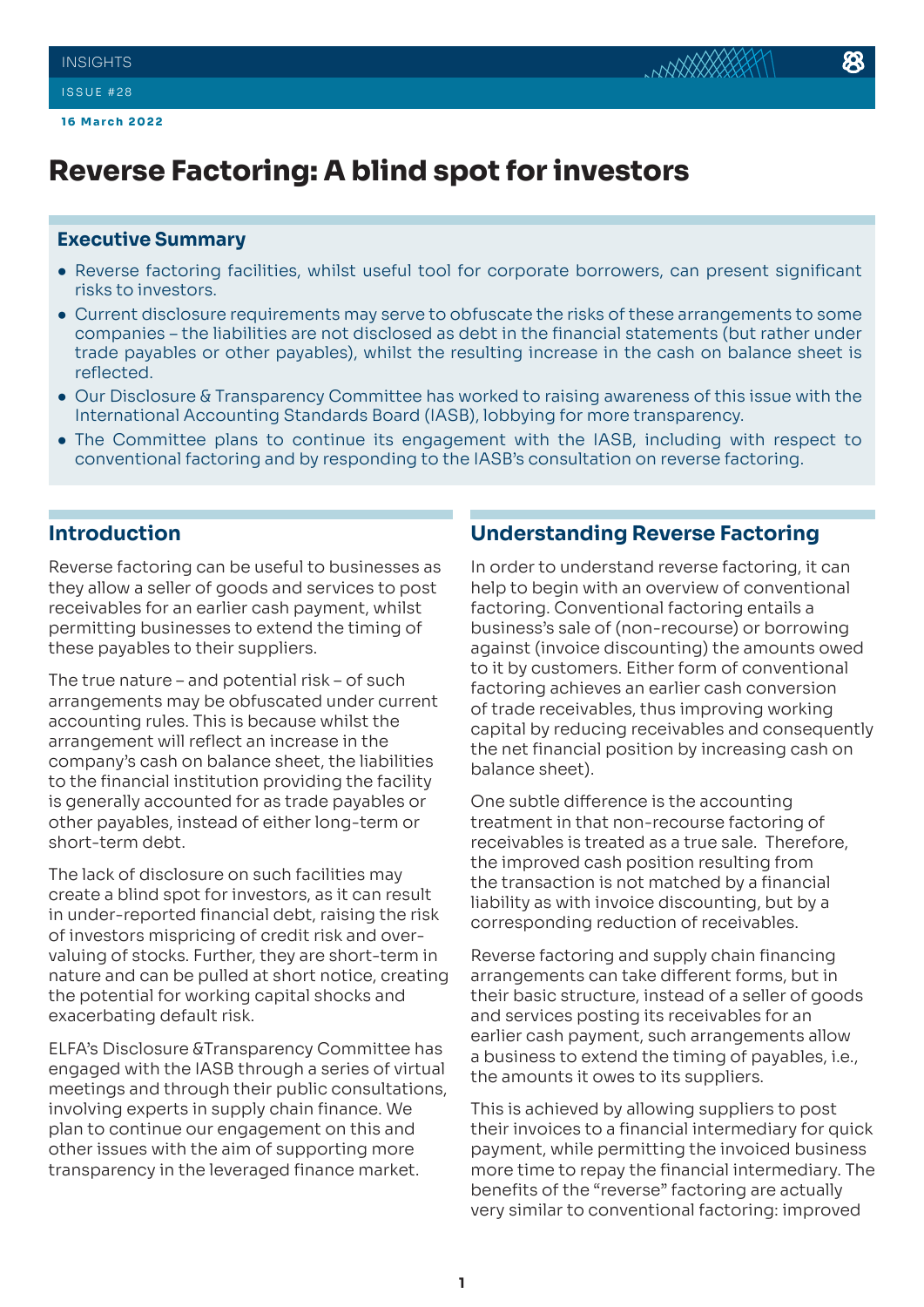working capital (by increasing the balance of trade payables) and an improved net financial position (by increasing the cash balance). For a more detailed description of how reverse factoring works, please see [Appendix 1](#page-4-0).

**However, the accounting treatment of reverse factoring arrangements arguably provides a double benefit to the appearance of the borrower's balance sheet. This is because the arrangement increases the company's cash on balance sheet, but the liabilities to the financial institution providing the funding extension are generally accounted for as trade payables or other payables, instead of either long-term or short-term debt.** 

This therefore flatters the calculation of net financial indebtedness. Without additional disclosure in the footnotes to the financial statements, which is often lacking, investors might be unaware of these debt-like liabilities hiding within payables. For a more detailed description of accounting for factoring, please see [Appendix 2](#page-5-0).

In order to assess how widespread these funding arrangements are and how frequently they are undisclosed, a recent study by the Supply Chain Finance Community and PWC provides some good insight. According to the study 49% of companies surveyed already operate a reverse factoring programme, yet fewer than 5% disclose such a programme in their public accounts, confirming that reverse factoring is widespread and very rarely disclosed.

This represents a problematic blind spot for investors for the following reasons:

- The lack of disclosure of these liabilities results in under-reported financial debt. This is troubling for both high yield bond and leveraged loan investors, as they are unaware of the additional leverage funded through such arrangements, and equity investors, as underreported financial debt might translate into inflated market equity valuations. Therefore, when such arrangements are not disclosed, investors may misprice credit risk and overvalue stocks.
- Default risk is a key consideration for investors and the risk can be exacerbated by these arrangements, which are generally shortterm in nature and can be pulled at short

notice. When banks pull out of these lines, the resulting working capital shock can potentially trigger a liquidity crisis that could lead to the borrower's default, without any warning sign for investors. The supplier is unlikely to agree to reverting to the old payment terms (i.e., to be paid later) especially given that the bank facility would typically only be pulled at a point when the company is under financial stress. A number of high-profile defaults have abundantly illustrated this point.

**NAXXXXXXX** 

• When these arrangements are not disclosed in financial statements, there is a risk of asymmetrical information distributed amongst capital market participants.

A number of high-profile defaults (e.g., Carillon and Abengoa) have illustrated how this instrument can exacerbate default risk. Overdependence on reverse factoring can create a critical vulnerability if the borrower cannot reliably withstand cancellation of the facility, an event that is all the more likely to occur when the credit quality of the borrower deteriorates. Conventional non-recourse receivables factoring represents less of a risk from a liquidity perspective as it is a secured form of funding linked to the credit quality of the borrower's customers, rather than the credit quality of the borrower itself, as is the case for reverse factoring.

#### **Consequences of Reverse Factoring**

Carillion plc entered liquidation in January 2018. The size of the company's Early Payment Facility was £498m at the end of 2016, more than double the reported net borrowings of £218.9m. Neither the size of the facility nor yearend drawings were ever disclosed in Carillion's audited accounts.

Abengoa restructured its financial debt in 2016 resulting in severe losses for creditors. The speed and severity of a working capital outflow due to reduced availability of its reverse factoring lines was a key factor in pushing the company into default. Moreover, while Abengoa had reported potentially reassuringly large cash balances in the period leading up to its default, €1.2 billion (49%) of this was actually ring-fenced to support its supplier payment programme, so in practice unavailable as Abengoa's liquidity eroded.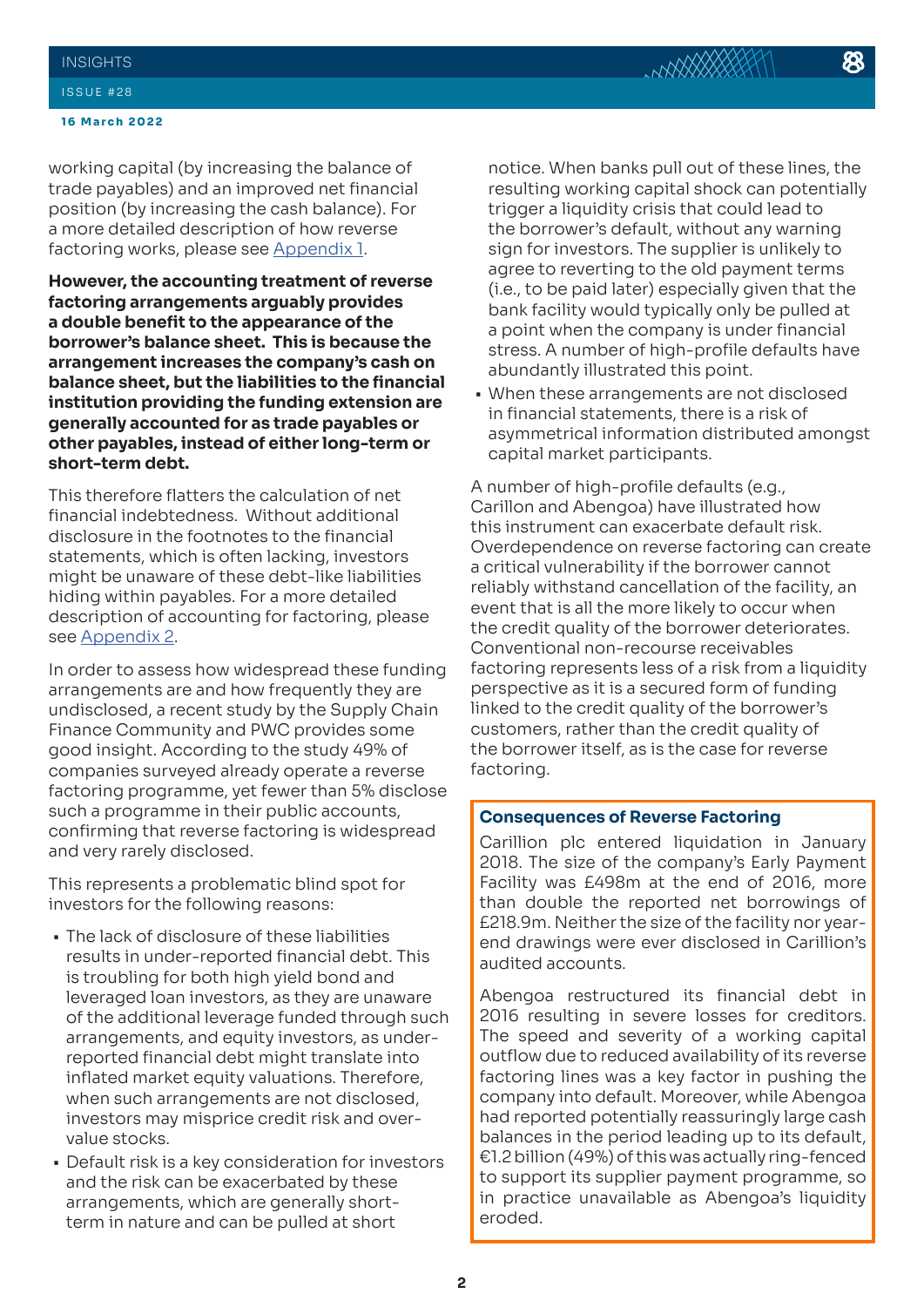#### **INSIGHTS**

#### ISSUE #28

#### **16 March 2022**

We are not claiming that reverse factoring is a "bad" funding product. It could be structured to provide tangible benefits to the customer base of a strong investment grade credit by improving its collection terms. Our concerns relate to the disclosure gap under current accounting standards that potentially allows companies to hide short term, debt-like liabilities. It represents a particularly problematic blind spot for investors. For this reason, we have continuously lobbied the IASB/IFRS for improved disclosure.

# **Results of ELFA's lobbying efforts to date, and next steps**

In response to a public letter by Moody's submitted on 31st January 2020 (read the full letter [here\)](https://cdn.ifrs.org/-/media/feature/groups/ifric/requests-to-be-considered-at-a-future-committee-meeting/supply-chain-financing.pdf) highlighting the disclosure gaps on reverse factoring arrangements, the IFRS/ IASB opened a consultation to assess whether a narrow-scope standard-setting project should be considered to address the matter. In short, the consultation asked whether a change in accounting standards required to deal with the matter.

ELFA Disclosure &Transparency committee was part of this consultation and engaged with the IFRS/IASB through a series of virtual meetings, also involving experts in supply chain finance. We voiced our concerns with current disclosure requirements during these meetings, and our engagement in the consultation culminated with a formal letter published on the IFRS/IASB website (read the full letter [here](https://cdn.ifrs.org/-/media/feature/groups/ifric/requests-to-be-considered-at-a-future-committee-meeting/supply-chain-financing.pdf)). In the letter, the committee expresses support for reclassifying financial liabilities related to reverse factoring from trade/other payables to financial liabilities.

In December 2020, the IFRS Interpretation Committee concluded that current accounting standards provided an adequate basis for an entity to determine the presentation of liabilities that are part of reverse factoring arrangements. Consequently, the Committee decided not to add a standard-setting project on these matters to their work plan.

This was a disappointing outcome, but on the back of the Greensill implosion, ELFA Disclosure & Transparency committee renewed its lobbying efforts. This culminated in another virtual meeting with IFRS, attended by a number of IAS Board members.

Thankfully at its meeting in June 2021, the IAS Board eventually decided to add a narrowscope standard-setting project to its work plan on supplier finance arrangements. The IFRS Interpretation committee recommended to the Board the following disclosures:

- i. the aggregate amount of payables that are part of the arrangement;
- ii. the aggregate amount of the payables disclosed under (i) for which suppliers have already received payment from the finance provider;
- iii. the range of payment terms, expressed in time, of payables disclosed under (i); and
- iv. the range of payment terms, expressed in time, of trade payables that do not form part of the arrangement.

In addition, the Committee recommended disclosure of the key terms and conditions of the arrangement (including, for example, any extended payment terms and any security or guarantees provided to the finance provider).

The IASB published its exposure draft in the fourth quarter of 2021. ELFA will respond formally to the consultation, which closes on 28 March 2022.

ELFA Disclosure & Transparency Committee views favourably the recommendations from the Interpretation Committee, even if they fall short of our request to reclassify the financial liabilities related to reverse factoring from trade/other payables to financial liabilities.

While waiting for an outcome in the coming months, ELFA's Disclosure & Transparency Committee plans to extend its engagement with IFRS to conventional factoring, as well as other key topics around financial statement reporting where we feel disclosure can be improved.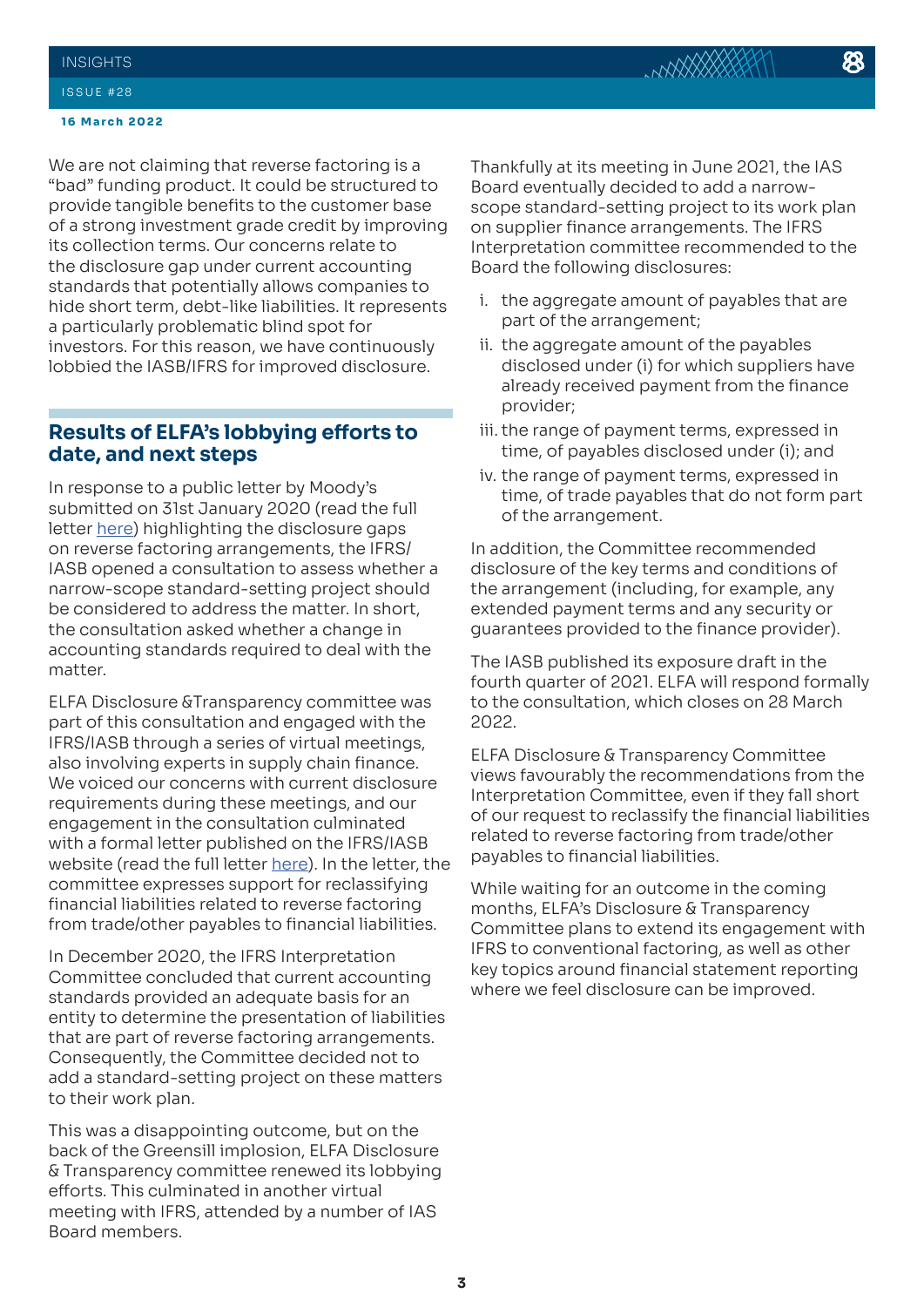**16 March 2022**

# <span id="page-4-0"></span>**Appendix 1 - Description of Factoring Arrangements**

#### **Conventional factoring**

Conventional factoring is a form of invoice finance enabling earlier cash conversion of trade receivables, in many respects similar to invoice discounting. The main difference between the two forms of invoice finance is that under factoring the collection of the invoice is a responsibility of the factoring company and consequently the customer is aware that the invoice has been factored. On the contrary, under invoice discounting facilities, the company takes on the responsibility for the collection of invoice and consequently the customer is not aware of the fact that the invoice has been discounted.

Factoring can be done on a recourse basis or nonrecourse basis. Under a factoring arrangement with recourse a company remains liable for any invoice that the factoring company is unable to collect, so it is ultimately liable for any non-payment. On the contrary non-recourse factoring fully, but sometimes only partially, transfers the non-payment risk to the factoring company and it is essentially equivalent to a sale of receivables.

#### **Reverse factoring**

While conventional factoring is based upon a purveyor of goods or services obtaining liquidity against payments owed to it, , in reverse factoring a business is looking to borrow against the money that it owes to its suppliersthe (hence "reverse"). Depending on the arrangement, reverse factoring could enable either/both earlier cash conversion of trade receivables similarly to conventional factoring or/and later payment of trade payables. We'll use a practical example to illustrate the range of structures.

Let's assume that standard payment terms for goods or services are 60 days in a given industry and that goods or services are delivered on day 0. The customer acknowledges the invoice, say on day 10, confirming that he will not dispute delivery and will pay the invoiced amount. The acceptance of the invoice allows a bank to advance payment to the supplier on day 10. If the customer then paid the bank (and not the supplier) in line with "normal" payment terms, say on day 60, reverse factoring would look identical to conventional factoring. However, in a critical second step, reverse

factoring enables later payment by the customer by extending its payment terms to the bank (not the supplier) say to 120 days from 60 days. The supplier is indifferent because it is being paid on day 10 by the bank in any case, but by stretching the due date, the customer is able to extend its payables beyond the standard commercial terms. The funding gap so created through an extension of payment terms and an earlier cash conversion for receivables is funded by a financial institution. And even though this is a date-certain payment obligation to a bank, current accounting standards allow the liability to be reported as trade or other creditors rather than as bank debt.

It is also important to clarify that reverse factoring is not about stretching the terms for an existing invoice beyond what was originally agreed. Rather this is about all parties agreeing longer formal payment terms at the outset, on the understanding that the supplier will actually receive payment at a much earlier date. Under reverse factoring, as illustrated in the example above, the payment terms are often stretched such that supplier gets paid early (day 10) and the customer pays later (day 120). The appeal to the customer is further enhanced by limited disclosure requirements: the liability is typically not reported within financial debt on the balance sheet but is aggregated within trade or other creditors.

A key difference between conventional factoring and reverse factoring is that in the latter credit risk is concentrated around the single customer, which is the sole source of repayments to the bank and also the party who launched and sponsored the reverse factoring facility. By contrast, a conventional factoring facility is requested by the supplier and depends on the credit quality of multiple customers, which delivers a portfolio effect. The greater risk concentration with reverse factoring increases the likelihood that the facility may be curtailed if the sponsoring customer suffers material credit stress. Therefore, reverse factoring is safest when it is used by very strongly rated customers. On the other hand, the risks associated with reverse factoring can become higher when the customer's own credit quality is less strong and overdependence on reverse factoring can create a critical vulnerability if the customer cannot reliably withstand cancellation of the reverse factoring facility.